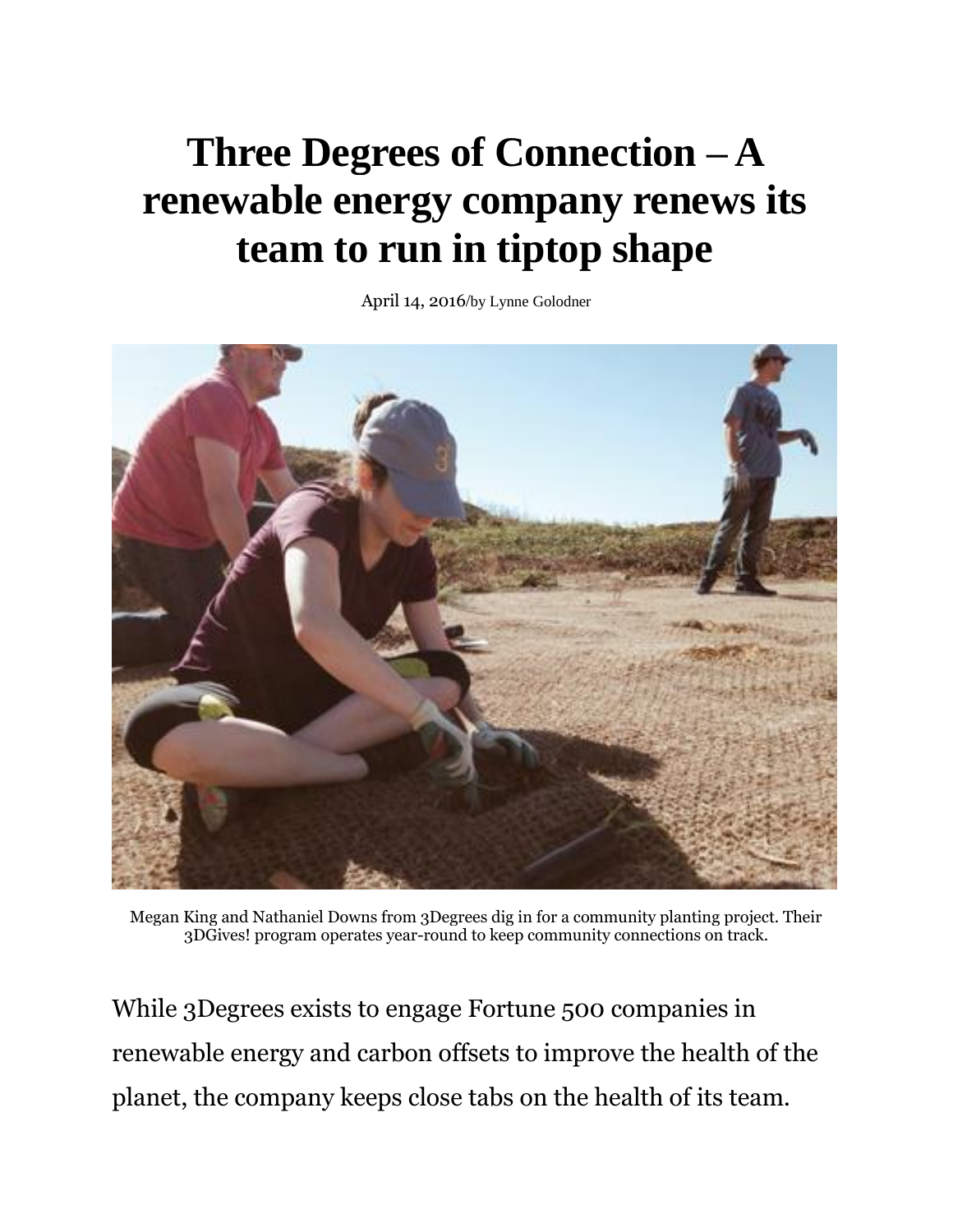After all, without a well-tuned engine, there can't be enough output to make a big enough impact on the globe.

The San Francisco-based Certified B Corporation does this in two big ways (and many small ones) – through its company-wide volunteering and giving program known as 3DGives!, and through its FlexPTO unlimited paid-time-off plan, which uses the honor system to facilitate vacation and personal time for 55 full-time and more than 100 part-time employees.



3Degrees to align with a passion for environmental responsibility.

"We are extremely democratic in our decision-making," says CEO Steve McDougal, who co-founded the company in 2003 (it took the 3Degrees name in 2007), driven by his own personal passion to improve global environmental conditions. "As a mission-driven company, it's an important part of our interview process to find people who share a passion for that mission." Steve McDougal co-founded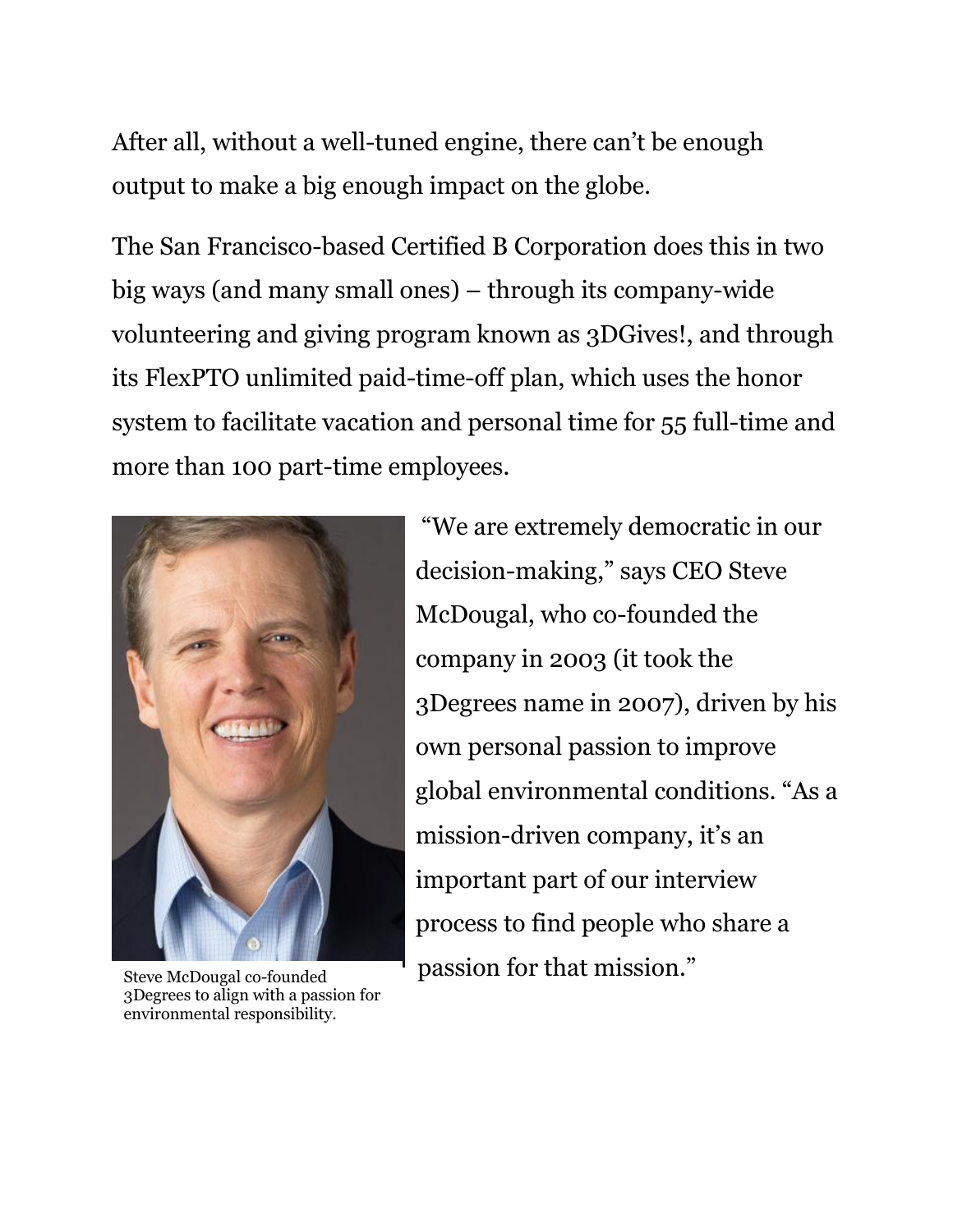The company became a B Corp in 2012, a legal structure that forces a company to consider not only shareholders, but other stakeholders such as employees or the community.

Becoming a B Corp pushed the company to examine whether it was operating consistently in every regard. "We found ourselves to be really strong as it related to employees and environment, but we weren't that strong in the community category," McDougal recalls.

That inspired "more mechanisms to encourage people to take paid time off to participate with community events – cleaning up a

beach or tree planting" or other similar efforts.

Last year, the 3DGives! program supported 36 organizations nationwide, either through hands-on projects or through monetary contributions, McDougal says. In April 2015 alone, the 3Degrees team contributed more than 60 volunteer hours to environmental initiatives, Katie Soroye, director of Strategy and



Innovation, values a company culture that trusts employees to act with integrity.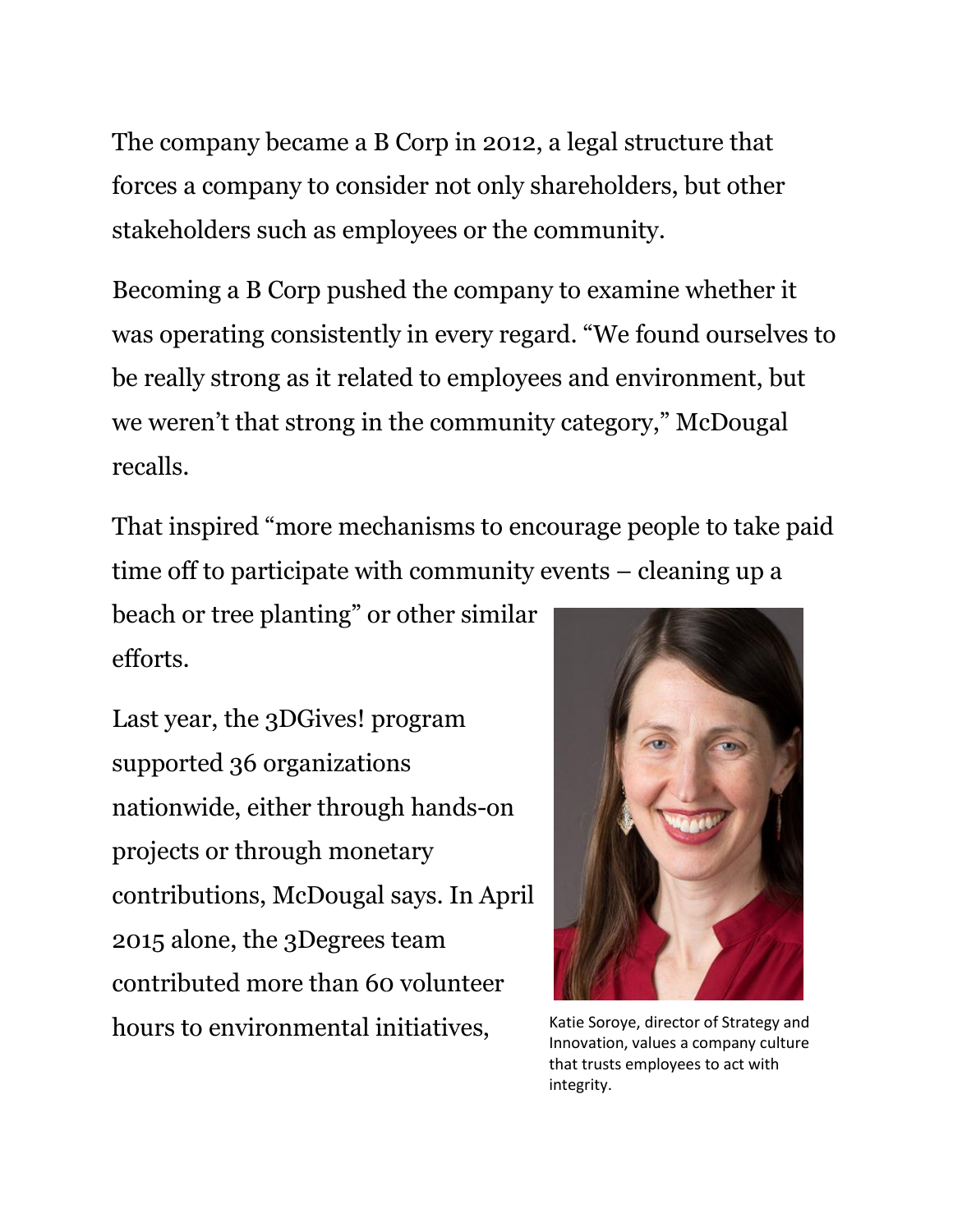says Katie Soroye, director, Strategy and Innovation.

That was for Earth Month, which fits in well with the company's mission. But 3DGives! is a year-round perk to keep all team members on track with community connection.

McDougal knows first-hand how important it is to align your personal passions with your work. The son of a Danish mother who was recycling in the 1970s before most people, McDougal loves going to work every day motivated to make the planet healthier. That motivation shines through in company initiatives, which are designed to help each person be the healthiest, happiest person and colleague, they can be.

Another way the company customizes its employee experience is through its FlexPTO program, which essentially gives people carte blanche to choose their time off, trusting that no one will abuse the option.

"It felt really old world to be giving people a specific balance of paid time off and then require a strict accounting of it," says McDougal. "To tell somebody who's doing a great job, who wanted to take more time off, that they couldn't because they exceeded their limit," just didn't feel right.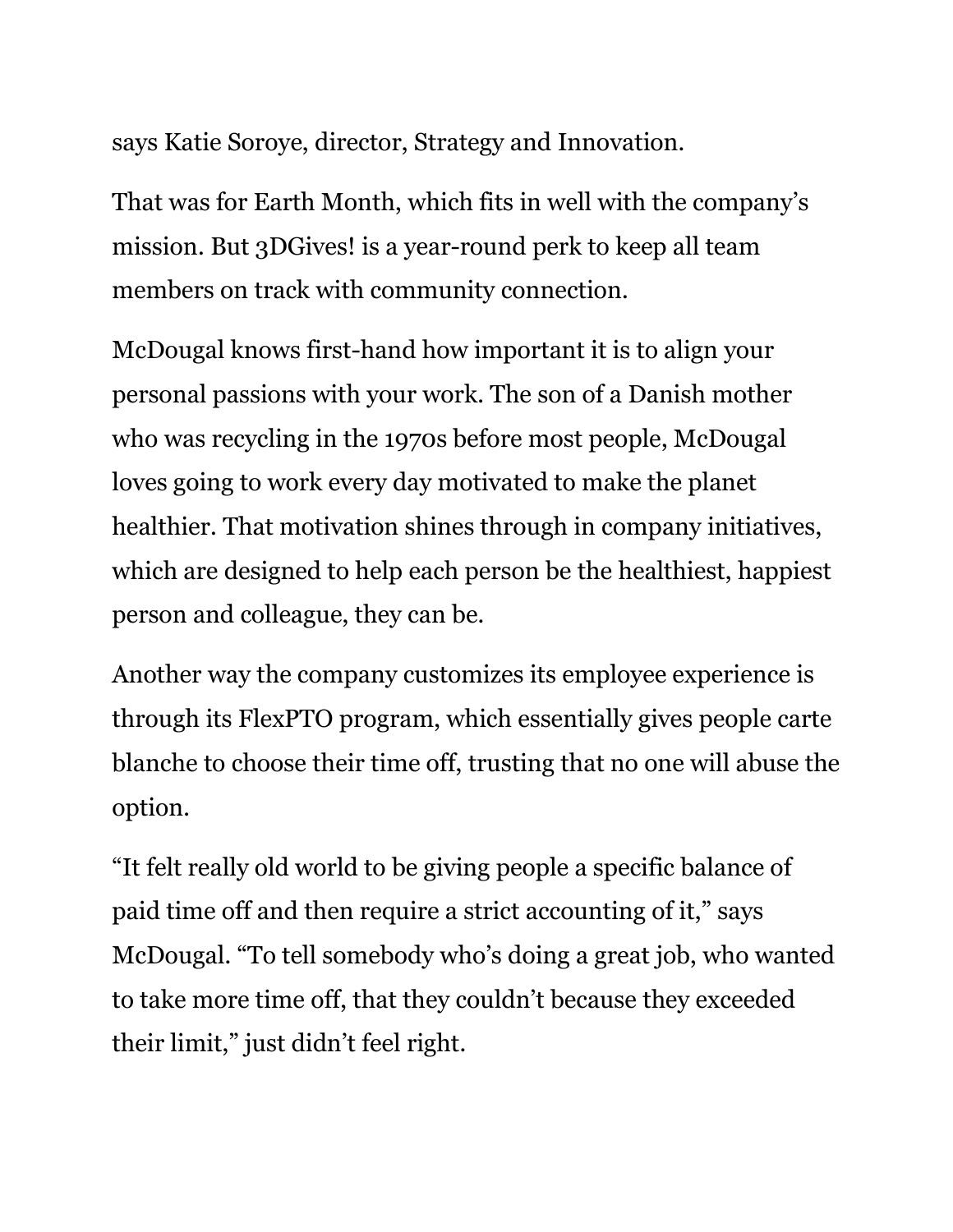"We've got a culture where we trust each other to make good decisions," he says. "We felt like as long as people were delivering, meeting their goals, we've got a team of adults who will make good decisions."



From left, Alison Lee, Megan King, Anna Kittitanaphan and Willa Howe gather for a companywide office space photo contest

The result has been incredible, he says. People take more or less the same amount of time off that they used to, but with the flexibility that comes with an honor system guiding people who respect one another and are tied into the same mission and purpose.

Soroye, who joined 3Degrees

in June of 2014, says she took approximately three weeks of vacation last year. As the mother of three who was hired during her last pregnancy and received three months of paid maternity leave, she has an easy flow with her superiors. When a child falls ill, they understand that she will do her best to work from home, and it may or may not be a full day of focus.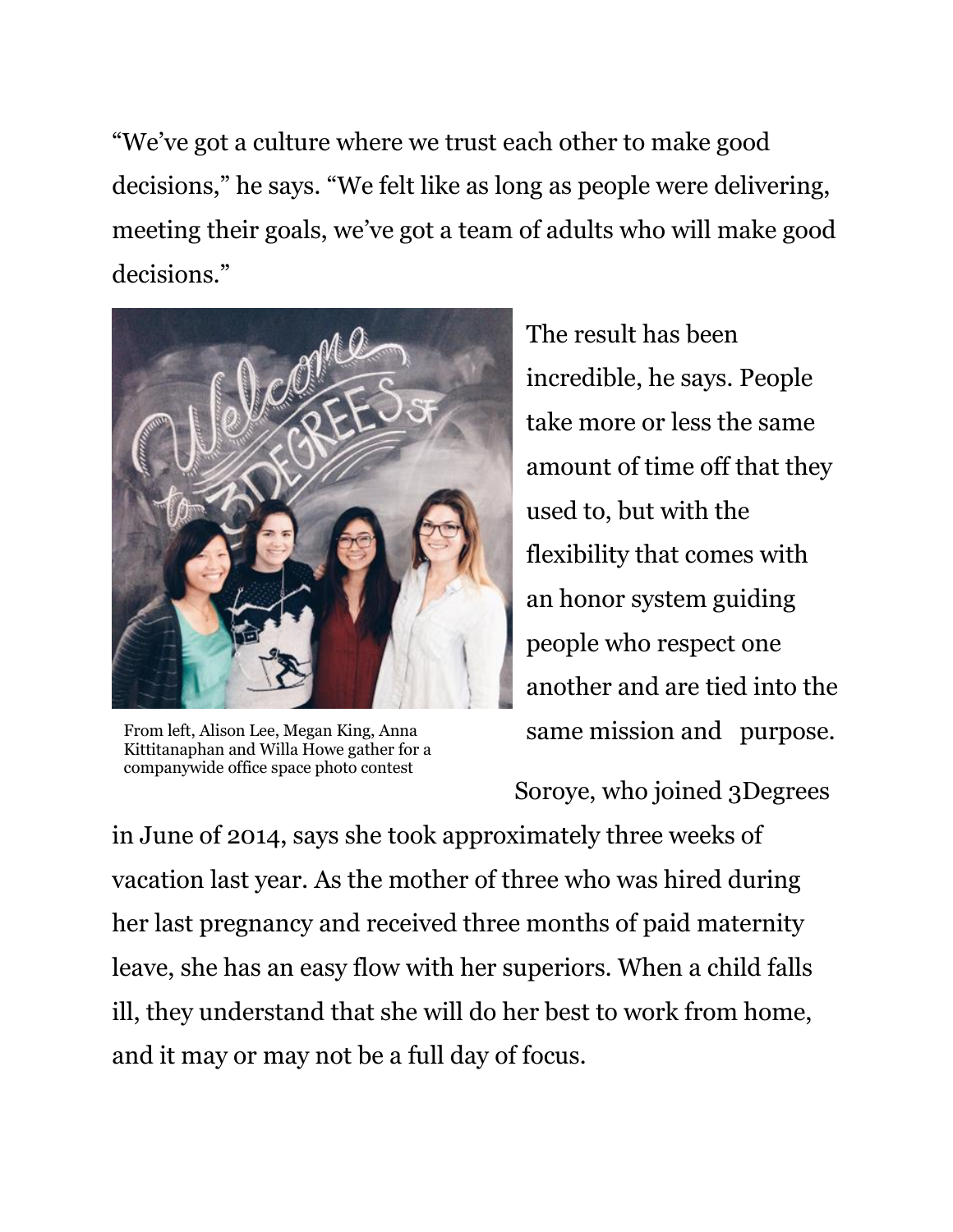"It's really nice to work in a place that trusts you to act with integrity, and that you may need to take a little extra time so the next day you can bring your best self to work," she says.

3Degrees' work culture and employee practices are gaining accolades. The company was named a winner in the 2015 San Francisco Bay Area's Best and Brightest Companies to Work For competition.

Unlimited flex time is just one component in a changing workplace that helps employees feel appreciated, encouraged and determined to stick around, according to Deloitte University Press' 2015 Global Human Capital Trends report.

The report asserts that "one of the biggest needs in the new world of work is the need to rethink how organizations manage, evaluate and reward people. …Today's



workers have a new The comfortable culture at 3Degrees in San Francisco.